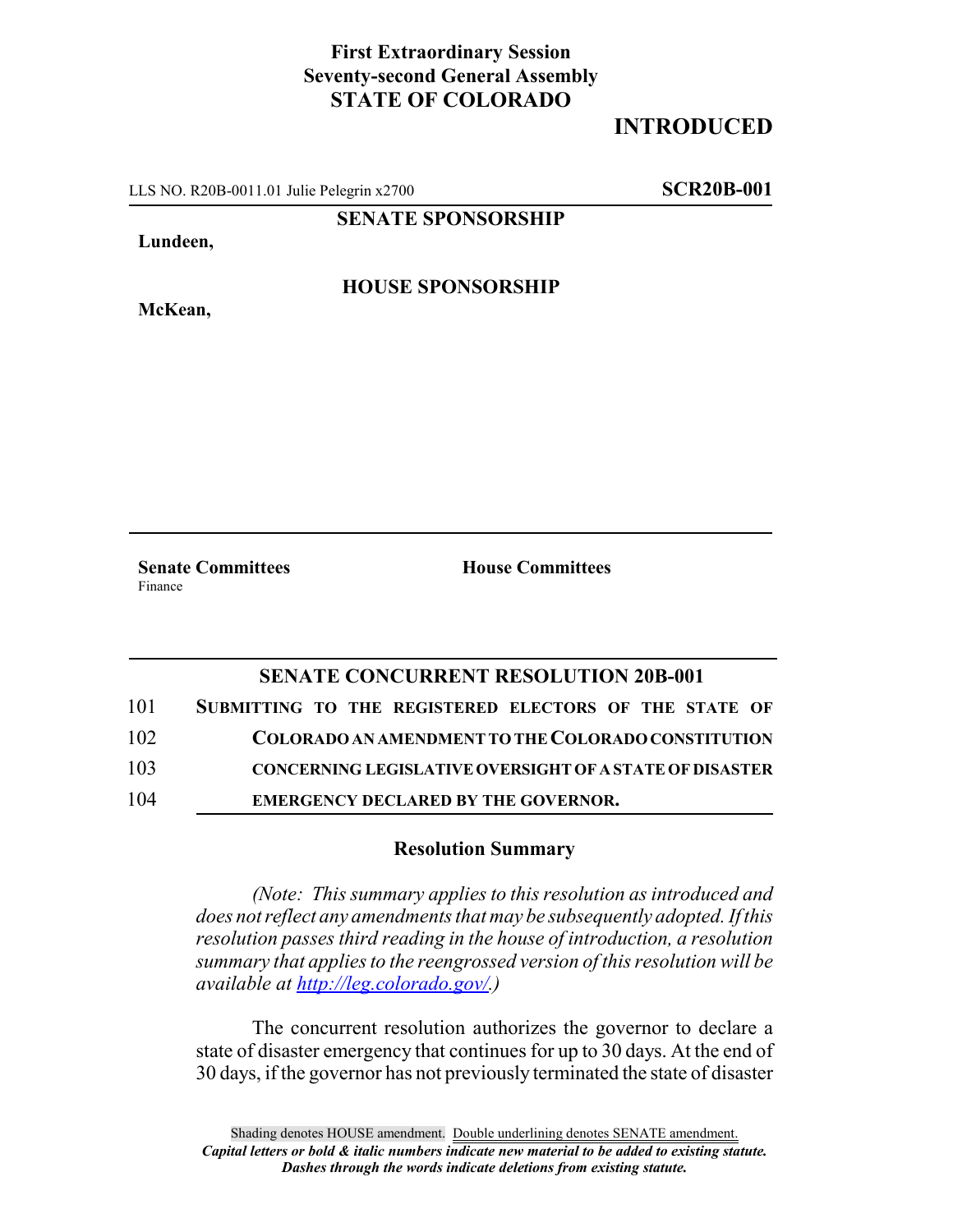emergency, it automatically terminates unless extended by the general assembly. To extend a state of disaster emergency, the general assembly, prior to the date of automatic termination, must adopt a joint resolution passed by a two-thirds majority of each house. The joint resolution must specify the length of time for which the state of disaster emergency is extended and does not require approval by the governor. If the general assembly has not extended the state of disaster emergency before the date of termination and is not in session as of the date of termination, the governor may call the general assembly into special session to extend the state of disaster emergency. The governor may terminate the state of disaster emergency before the date to which it is extended, and the general assembly may adopt subsequent joint resolutions to further extend the state of disaster emergency if not previously terminated by the governor.

1 *Be It Resolved by the Senate of the Seventy-second General* 2 *Assembly of the State of Colorado, the House of Representatives* 3 *concurring herein:*

 **SECTION 1.** At the election held on November 8, 2022, the secretary of state shall submit to the registered electors of the state the ballot title set forth in section 2 for the following amendment to the state constitution:

8 In the constitution of the state of Colorado, **add** section 24 to 9 article IV as follows:

 **Section 24. Governor's emergency powers.** (1) IF THE GOVERNOR DETERMINES THAT A DISASTER, AS DEFINED BY LAW, OR AN EMERGENCY EPIDEMIC, AS DEFINED BY LAW, HAS OCCURRED OR IS 13 IMMINENT, THE GOVERNOR MAY ISSUE A WRITTEN EXECUTIVE ORDER, AS PROVIDED BY LAW, DECLARING A DISASTER EMERGENCY, WHICH MAY EXTEND TO ALL OR A PORTION OF THE STATE. THE STATE OF DISASTER EMERGENCY MAY CONTINUE UNTIL TERMINATED BY THE GOVERNOR AS PROVIDED BY LAW, BUT NOT LONGER THAN THIRTY CONSECUTIVE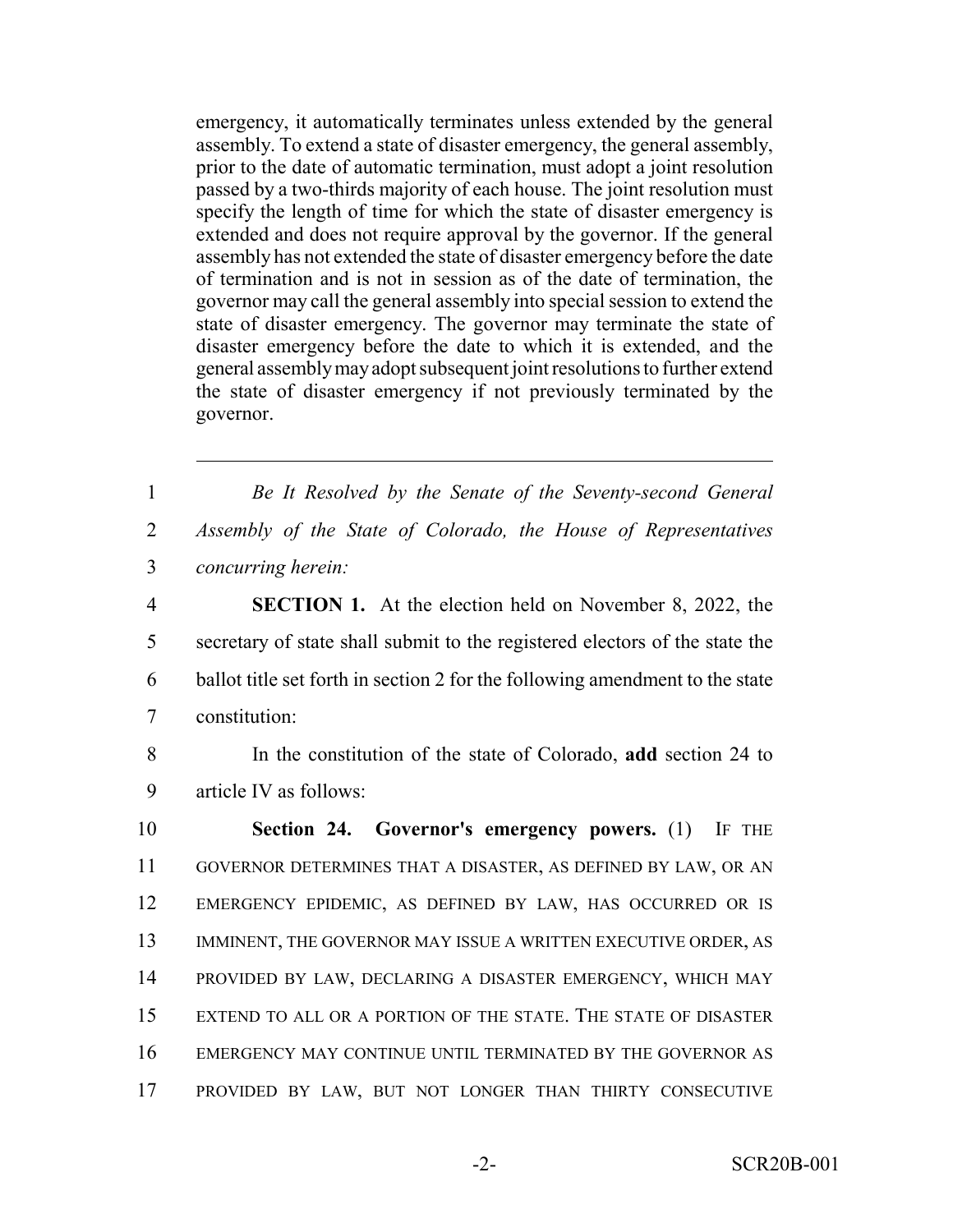CALENDAR DAYS.AT THE END OF THIRTY CONSECUTIVE CALENDAR DAYS, IF NOT PREVIOUSLY TERMINATED BY THE GOVERNOR, THE STATE OF DISASTER EMERGENCY AUTOMATICALLY TERMINATES UNLESS EXTENDED BY THE GENERAL ASSEMBLY ACTING BY JOINT RESOLUTION AS PROVIDED IN SUBSECTION (2) OF THIS SECTION. IF THE STATE OF DISASTER EMERGENCY AUTOMATICALLY TERMINATES, THE GOVERNOR SHALL ISSUE AN EXECUTIVE ORDER AS PROVIDED BY LAW ENDING THE STATE OF DISASTER EMERGENCY AND SHALL NOT DECLARE A SUBSEQUENT DISASTER EMERGENCY BASED ON THE FACTUAL CIRCUMSTANCES UNDERLYING THE ORIGINAL DECLARATION.

 (2) WITHIN THIRTY CONSECUTIVE CALENDAR DAYS AFTER THE GOVERNOR DECLARES A STATE OF DISASTER EMERGENCY PURSUANT TO 13 SUBSECTION (1) OF THIS SECTION, THE GENERAL ASSEMBLY MAY EXTEND THE STATE OF DISASTER EMERGENCY BY ADOPTING A JOINT RESOLUTION, APPROVED BY AT LEAST TWO-THIRDS OF THE MEMBERS ELECTED TO EACH HOUSE, TO EXTEND THE STATE OF DISASTER EMERGENCY FOR A PERIOD OF TIME SPECIFIED IN THE JOINT RESOLUTION. A JOINT RESOLUTION TO EXTEND A STATE OF DISASTER EMERGENCY ADOPTED PURSUANT TO THIS 19 SUBSECTION (2) IS NOT SUBJECT TO THE PRESENTMENT REQUIREMENTS SPECIFIED IN SECTION 39 OF ARTICLE V OF THIS CONSTITUTION. IF THE GENERAL ASSEMBLY HAS NOT ACTED TO EXTEND THE STATE OF DISASTER EMERGENCY DURING THE THIRTY CONSECUTIVE CALENDAR DAYS FOLLOWING THE GOVERNOR'S DECLARATION AND IS NOT MEETING IN REGULAR SESSION AT THE CONCLUSION OF SAID THIRTY CONSECUTIVE CALENDAR DAYS, THE GOVERNOR MAY CONVENE THE GENERAL ASSEMBLY 26 AS PROVIDED IN SECTION 9 OF THIS ARTICLE IV TO DETERMINE WHETHER TO EXTEND OR TERMINATE THE STATE OF DISASTER EMERGENCY. THE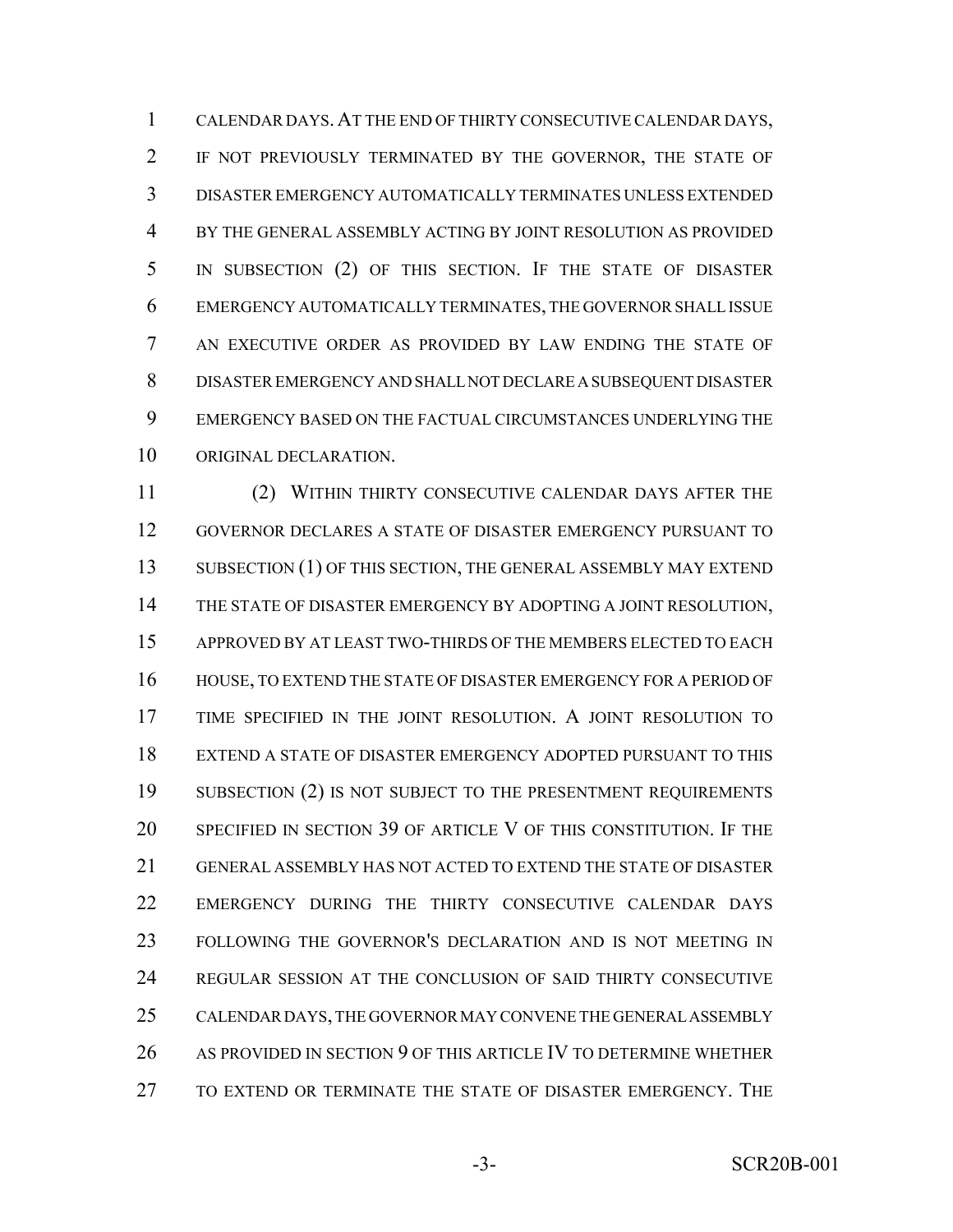GOVERNOR MAY SPECIFY OTHER BUSINESS IN THE PROCLAMATION THAT CONVENES THE SPECIAL LEGISLATIVE SESSION THAT THE GENERAL ASSEMBLY MAY ADDRESS DURING THE SPECIAL LEGISLATIVE SESSION.

 (3) A STATE OF DISASTER EMERGENCY THAT IS EXTENDED BY JOINT RESOLUTION AS PROVIDED IN SUBSECTION (2) OF THIS SECTION TERMINATES AS PROVIDED BY LAW ON THE DATE SPECIFIED IN THE JOINT RESOLUTION UNLESS:

8 (a) THE GOVERNOR ISSUES A WRITTEN EXECUTIVE ORDER, AS PROVIDED BY LAW, TO TERMINATE THE STATE OF DISASTER EMERGENCY DURING THE PERIOD FOR WHICH THE DECLARATION WAS EXTENDED 11 PURSUANT TO SUBSECTION (2) OF THIS SECTION; OR

 (b) THE GENERAL ASSEMBLY, ACTING IN A REGULAR OR SPECIAL LEGISLATIVE SESSION ON OR BEFORE THE DATE OF TERMINATION, FURTHER EXTENDS THE STATE OF DISASTER EMERGENCY BY ADOPTING A JOINT RESOLUTION, APPROVED BY AT LEAST TWO-THIRDS OF THE MEMBERS ELECTED TO EACH HOUSE, TO EXTEND THE STATE OF DISASTER EMERGENCY FOR A PERIOD OF TIME SPECIFIED IN THE JOINT RESOLUTION. THE GENERAL ASSEMBLY MAY ADOPT SUBSEQUENT JOINT RESOLUTIONS AS PROVIDED IN THIS SUBSECTION (3)(b) TO EXTEND THE STATE OF DISASTER EMERGENCY SO LONG AS THE GENERAL ASSEMBLY DEEMS THE EXTENSION 21 TO BE NECESSARY.

 **SECTION 2.** Each elector voting at the election may cast a vote either "Yes/For" or "No/Against" on the following ballot title: "Shall there be an amendment to the Colorado constitution concerning legislative oversight of a state of disaster emergency declared by the governor?"

**SECTION 3.** Except as otherwise provided in section 1-40-123,